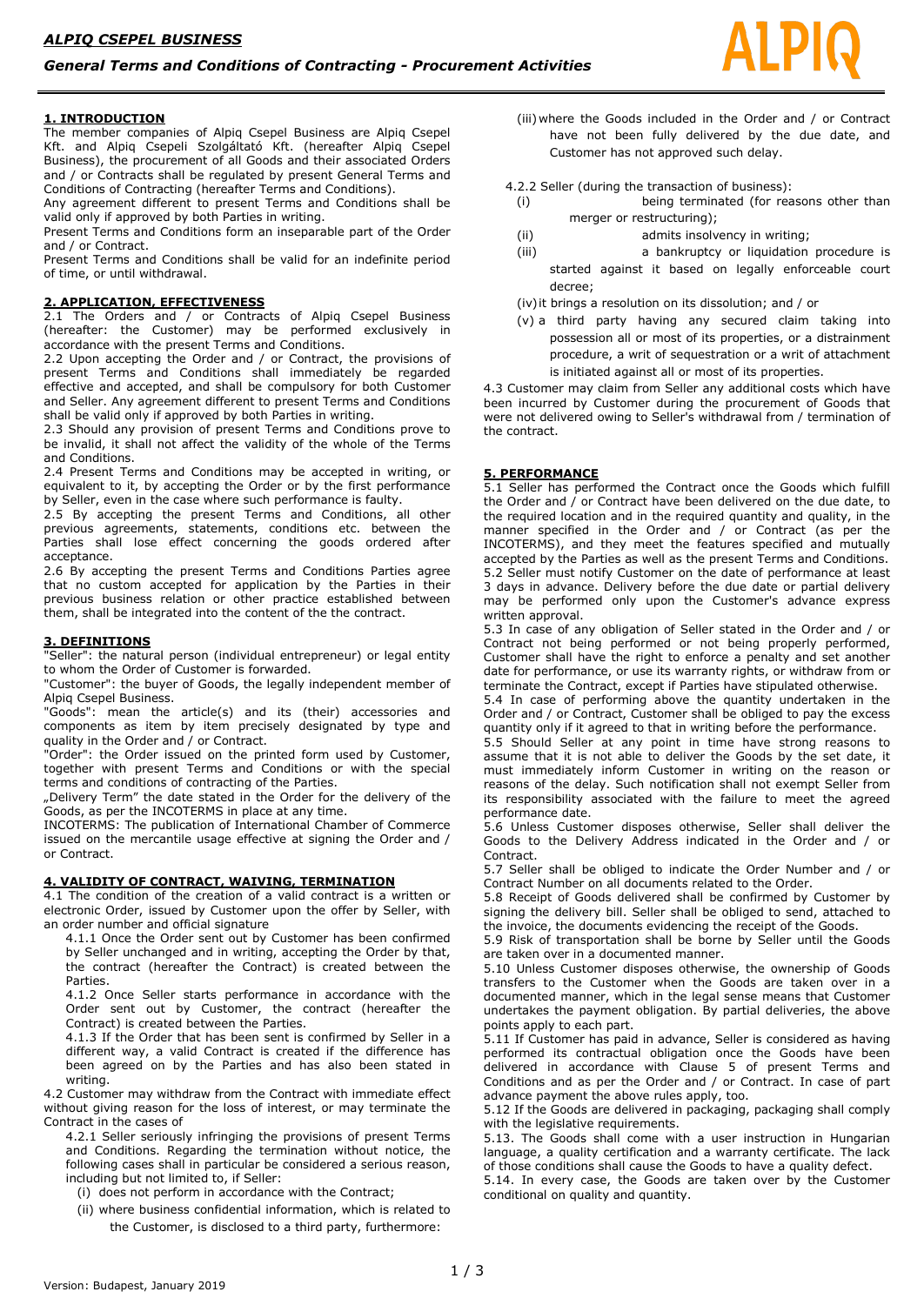Customer shall have the right to return the Goods at Seller's cost and reject payment, or following the take-over of the Goods, to proportionally reduce payment in the following cases:

- the quality or packaging of the Goods are not acceptable,
- the Goods or their packaging are damaged,
- Goods are delivered not upon an Order,
- the Order Number has not been indicated in the delivery bill.

In those cases Seller may not reject taking the Goods back.

5.15 In case of defective Goods Customer maintains the right to follow Clause 5.14 even if the reparation or replacement of the Goods do not hinder the regular use of the Goods.

5.16 Customer reserves the right to inspect the ordered Goods at the head office or site of Seller at any reasonable point in time, regardless whether the Goods are finished or still being manufactured, however, such inspection shall not exempt Seller from any of its contractual obligations.

### **6. PRICE AND PAYMENT**

6.1 The prices included in the Order and / or Contract are definite and final, and include all costs incurred by Seller in relation with the performance of the Contract.

6.2. Unless parties have agreed otherwise in the Order and / or Contract, payment term shall be 30 days upon the evidenced receipt of the invoice by Customer, provided that the Goods have been delivered so that they fully meet the present Terms and Conditions.

6.3 Payment may be made only upon such an invoice which fully satisfies the stipulations of effective Hungarian accounting and taxation rules of law. Payment may not be effected on an invoice which is not compliant as long as the fault is not corrected.

6.4 No claim against the Customer may be transferred or assigned to a third person unless Seller obtains Customer's written approval to the transfer or assignment in advance.

6.5 A complaint about the payment by Customer may be submitted within 30 calendar days after the execution of the payment, and it must be made in writing with the specific reason identified.

6.6 In the case of late performance by Seller, Customer will charge a penalty of 1% of the net invoice amount per day, that is V.A.T. excluded, but not more than 15% in total, and in case of failure to perform, a penalty of 25% of the net amount of the Order and / or Contract will be charged. Delay penalty shall be due from the day after the due date of performance stated in the Order and / or Contract, while the penalty for failure of performance shall be due from the 20th calendar day after the due date.

6.7 If the Seller unilaterally deviates from any one clause of the Order and / or Contract to the detriment of Customer, Customer shall have the right to reject part or whole of the payment depending on the circumstances of the case, without default in paying.

6.8 Customer shall have the right to set off against the amount due to Seller any overdue claim from Seller.

### **7. WARRANTY, GUARANTEE AND COMPENSATION FOR DAMAGES**

7.1 Seller undertakes that in performing its contractual obligations, the Goods shall comply with all effective rules of law and EU standards, in particular those on quality, the protection of the environment, packaging, goods marking, product liability, chemical substances, health of people and asset security, as well as those on permitting / reporting liabilities.

7.2 Concerning warranty rights, hereafter the stipulations of the Civil Code of Law shall prevail.

7.3 Seller shall transfer to Customer all the warranty rights due to Seller on the Goods or some part of the Goods, or if Customer decides so, such warranty rights shall be enforced by Seller on behalf of the Customer.

Should a procedure be started or a lawsuit be brought under any title in association with the Goods of Seller, Seller shall provide all support to Customer in the course of the procedure, and shall become a party in the procedure if Customers places it on notice to do so. Seller agrees to reimburse all costs of the procedure to Customer, and also agrees to save Customer harmless from compensation for damages or any other claim.

7.4 Seller guarantees that all royalties and charges on intellectual product, patented articles, procedures and registered constructions have been paid, and hereby agrees to save Customer harmless unconditional concerning any breach of any copyright, patent, registered construction or other intellectual right.

7.5 Parties may reach a mutual agreement on warranty (guarantee) issues in a separate section of the Order and / or Contract. If no separate agreement is made, the rules of law effective for the time being shall prevail.

7.6 At delivery, Seller provides Customer with all the documents which will be necessary for Customer to enforce its guarantee rights in the future.

7.7 Seller shall save Customer or Customer's employee harmless concerning any kind of damage, injury or loss including any lawsuit, litigation, claim, cost, charge and expenditure incurred by such damage in the following cases:

7.7.1 Seller shall be responsible for any such damages caused deliberately or by negligence by the subcontractor, employee or agent lawfully utilised by Seller, which damages would not have occurred without their utilisation.

7.7.2 For damages arising from faulty design which Seller made or had it made (except for the design which was made, handed over or specified by Customer and for which Seller disclaimed all responsibility in writing), or resulting from the use of faulty materials or from the lack of professionalism on the side of Seller.

7.8 In accordance with legislative requirements, Seller must notify Customer in a signed letter, supported by documents, on any changes in Seller's data (registered office, telephone number, bank account number etc.). All damages arising from the failure to provide such notification shall be borne by Seller.

7.9 If a specialist opinion has to be obtained from a quality control organisation to establish a defect, the costs of the opinion will be paid by Customer in the first place, however, those costs may be deducted unconditionally by Customer from the amount due to Seller in case of a justified quality defect.

7.10 Seller is aware of Customer's power generation and district heat production activities, therefore, should Seller breach the Contract, it may result in penalty payment and damages liabilities as well as loss of profits concerning Customer's electricity and district heat sales and natural gas purchase contracts.

### **8. CONFIDENTIALITY AND DATA HANDLING**

8.1. The specifications, sample goods, design drawings, sample materials and information issued by Customer in relation with the Order and / or Contract are confidential, and their use shall be limited to Seller and its contractors and employees with the sole purpose of performing the Contract.

8.2 The creation of the Contract and contents of the Order and / or Contract, and all information related to it or obtained by the Seller about the Customer and its business partners in the course of performing the Contract are business confidential information. Seller agrees to treat all information obtained about the Customer and its business partners in relation with the Order and / or Contract as confidential information, and not to disclose such information to third persons without the advance written approval of Customer. In the case of breaching the confidentiality liability treated in this Clause, Seller must compensate Customer for all pecuniary and nonpecuniary damages caused by such breach.

The confidentiality obligation covers other companies owned by or being in the sphere of interest of Seller, and also the businesses where Seller is an owner or employee.

8.3. Parties shall have the right to transfer to the other party the data of those parties who contribute to the conclusion and performance of the Contract (hereafter Contributors). In performance of the Contract (hereafter transferring and handling personal data Parties shall follow effective Hungarian rules of law and the 2016/679 EU (GDPR) Decree. The transferring and handling of personal data of contributors is necessary for performing the contractual liabilities, and Parties have the right to retain such data as long as any potential claim may be enforced based on the provisions of the Contract. Customer informs Seller that personal data of Contributors whom Customer learned about as addressees from Seller in relation with the Contract, shall be handled during the management and performance of the Contract, recording of documents, handling of invoices and recording the contact parameters of business partners at organisational unit level, in line with Customer's Data Handling Code and Information.

8.4. Customer as data handler has fully informed its own Contributors about the points of Article 8.3 as herein detailed and in a manner which allows for evidence.

- 8.5. Seller unconditionally and irrevocable undertakes that:
	- in the course of performing the Contract as data handler it fully informs its own Contributors about the points of